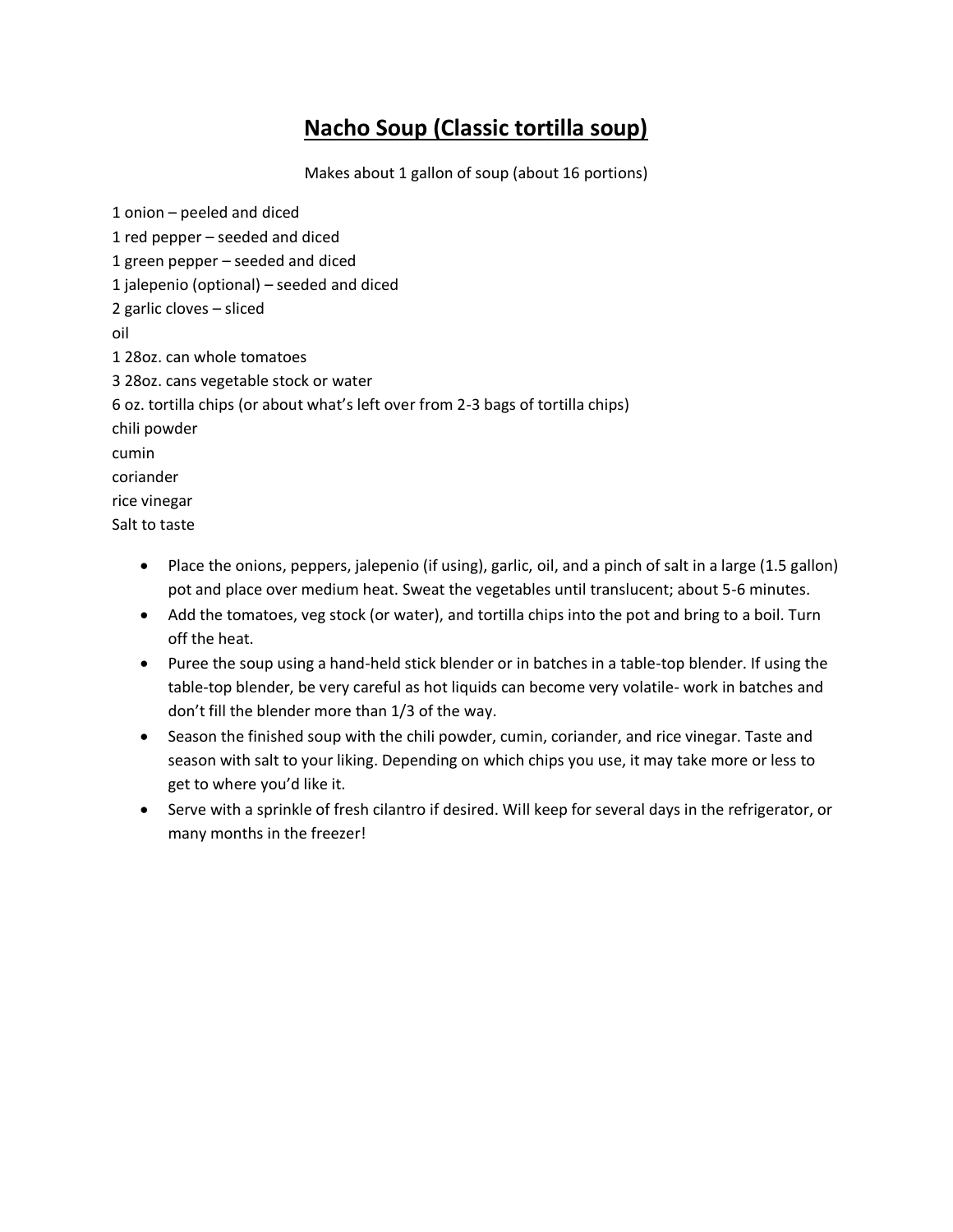### **Broccoli Stem Hummus**

4 cups (approx.) broccoli stems – sliced thin 1 gallon of water ¼ cup salt ½ teaspoon baking soda  $\sim$ 3 Tablespoons tahini 1 Tablespoon Extra Virgin Olive Oil (EVOO) 1 clove garlic - minced chili flakes salt lemon juice soy sauce

- Bring the water to a boil along with the ¼ cup of salt and baking soda. Blanch the broccoli stems until they are very tender and remove from water. Spread on a baking sheet and place in a refrigerator to cool.
- Once cooled, combine the rest of the ingredients in a food processor and puree until smooth. Taste and adjust seasoning to your liking. Will keep for a few days in the fridge, although color will fade.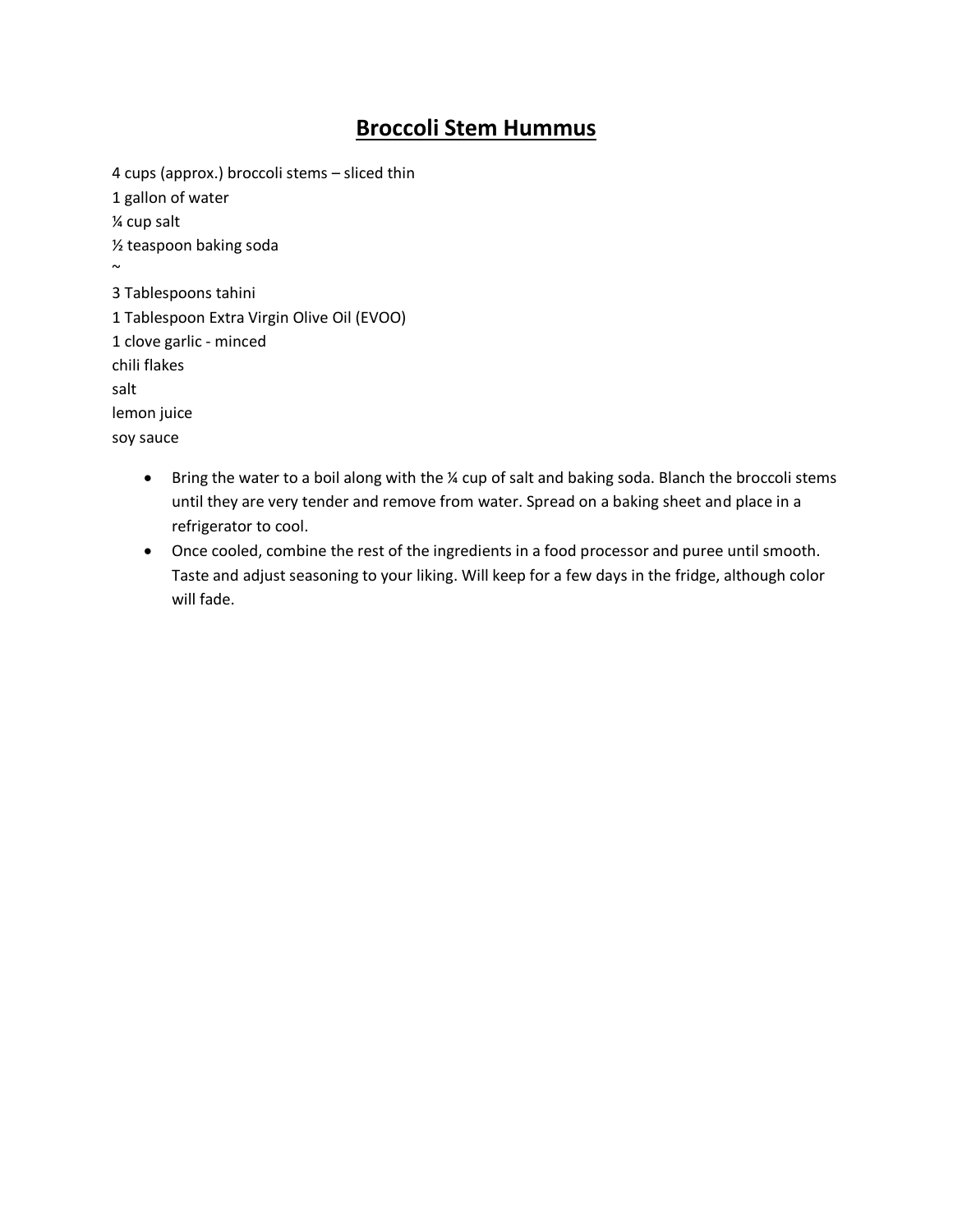## **Aquafaba Chocolate Mousse**

#### *Aquafaba is the starchy "waste" liquid from a can of chickpeas*

1 cup aquafaba (about what's left over from a 14oz can) 140g dark chocolate 1 Tablespoon milk (or plant milk) 1 Tablespoon sugar 1 teaspoon lemon juice

- Place the chocolate in a bowl with the milk and set over a pot of boiling water until melted. Allow to cool to room temperature.
- While the chocolate is cooling, place the aquafaba and lemon juice in a stand mixer attached with a whisk and bring to stiff peaks. Add the sugar and rewhip to bring back to stiff peaks. Unlike eggs, aquafaba cannot be over whipped!
- Gently fold the chocolate in the aquafaba until it is completely combined. Pour divide into 4 glasses and allow to set in a fridge for at least 3 hours. Garnish with chocolate shavings if desired!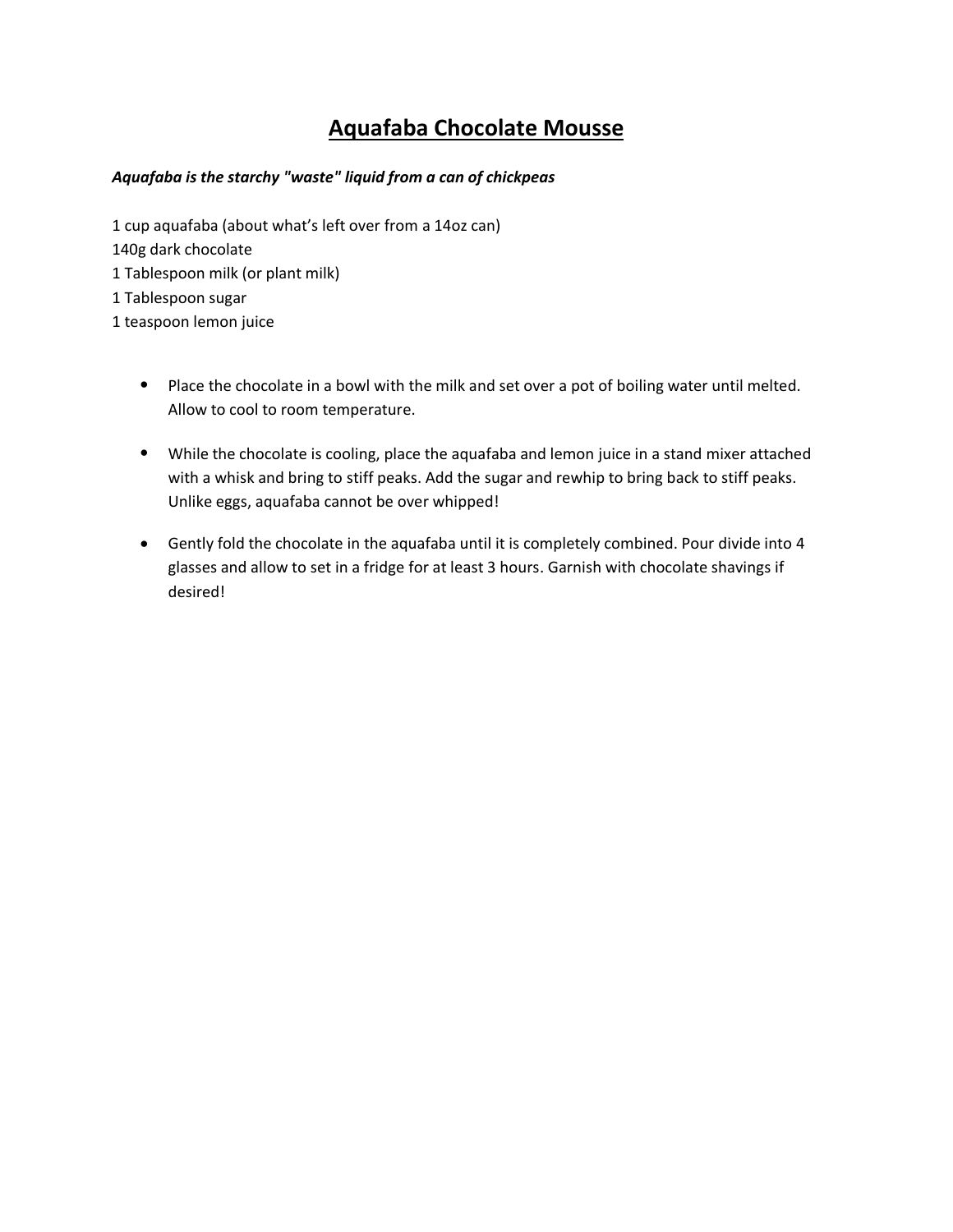#### **Kale Stem Pesto**

About 1 cup kale stems 2-3 cloves garlic ¼ cup toasted walnuts ¼ cup olive oil 2 chunks hard cheese Juice and zest of 1 lemon Red pepper flakes Salt

- Place stems and garlic in a pot of water and bring to a boil with a bit of baking soda. Allow to cook until stems are knife tender- about 5 minutes. Drain and allow to cool.
- Combine the stems and garlic with the remaining ingredients in a food processor and pulse until smooth. Adjust seasoning to your liking.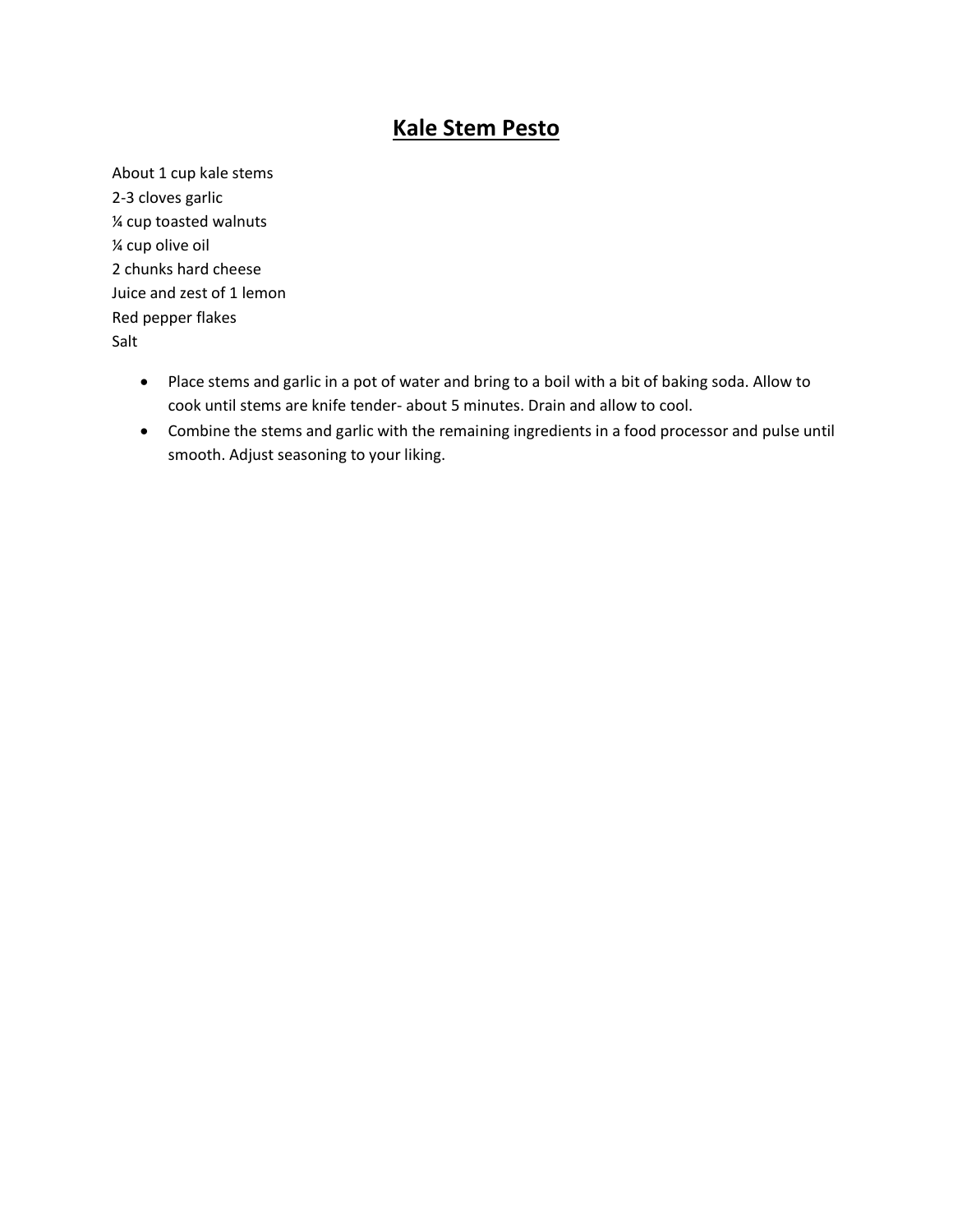## **Cauliflower Core Slaw**

Cauliflower stems Carrot & other root vegetable shavings Scallion – white part in rounds, green in 1" pieces Celery greens Garlic - minced Dijon mustard Cider vinegar Maple syrup Salt

• Thinly slice all of the vegetable shavings so they are about the same size and toss with the scallion, celery greens, and garlic in a bowl. Add the mustard, vinegar, and maple and stir to combine. Season to taste with salt.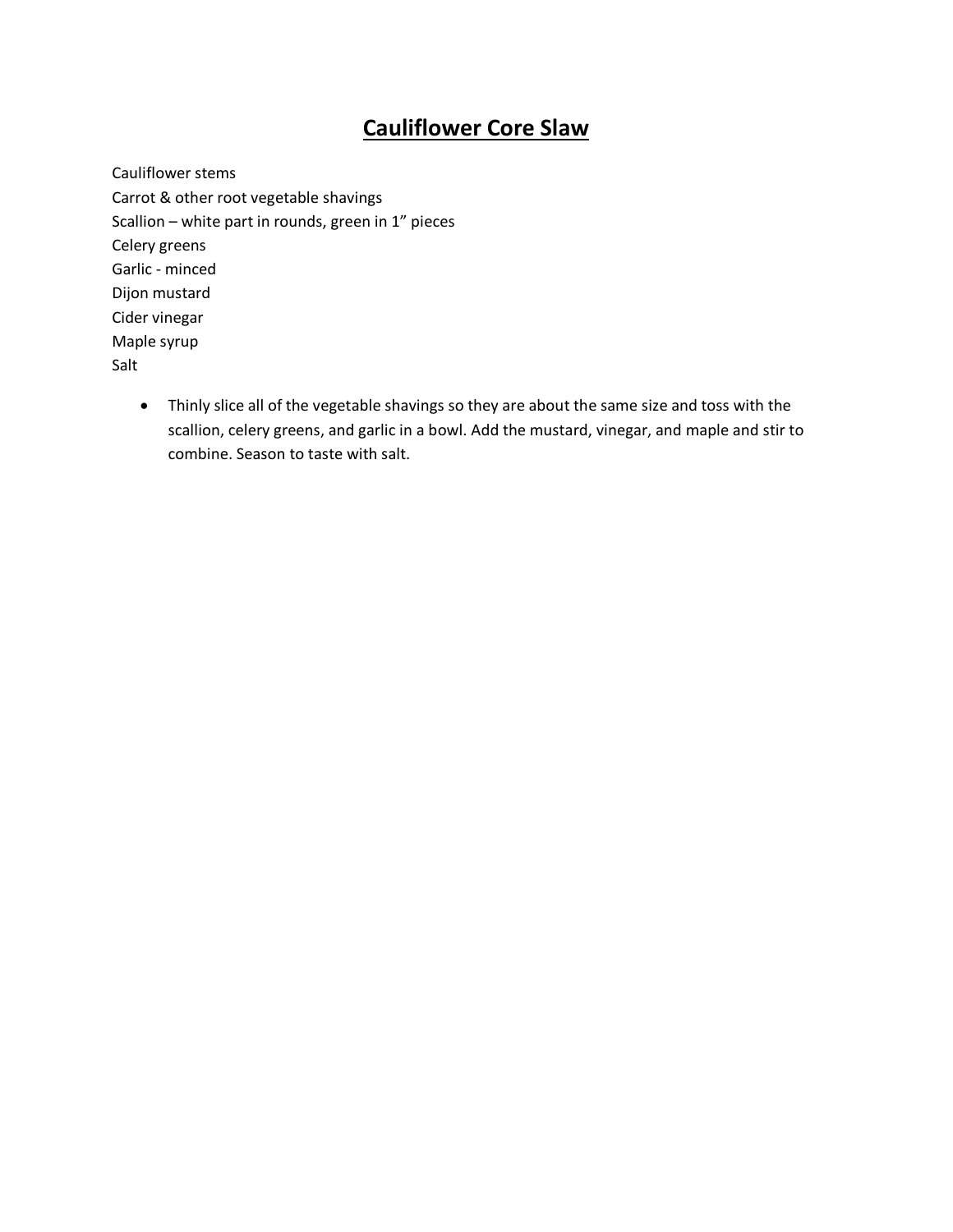Leftover Spaghetti Pancakes (Asian Style)

3 eggs ½ cup flour ¼ cup corn starch 2 Tablespoons water

About 2 cups leftover spaghetti About 2 cups shredded veggies Ginger powder Garlic powder Few splashes soy sauce

Oil for frying

- Make the batter- combine the eggs, flour, corn starch, and water in a bowl and whisk to combine. Mix into the leftover spaghetti and veggies, and season with the ginger, garlic, and soy sauce. Taste for seasoning.
- In a nonstick pan, heat a little oil over medium heat. Place about 1 cup of the batter into the pan and crisp on one side. Flip the pancake over and cook through. Repeat with remaining batter. Serve with sweet and sour sauce.

\*Experiment with your own flavors- omit the garlic, ginger, and soy and make any style of pancakes you'd like!!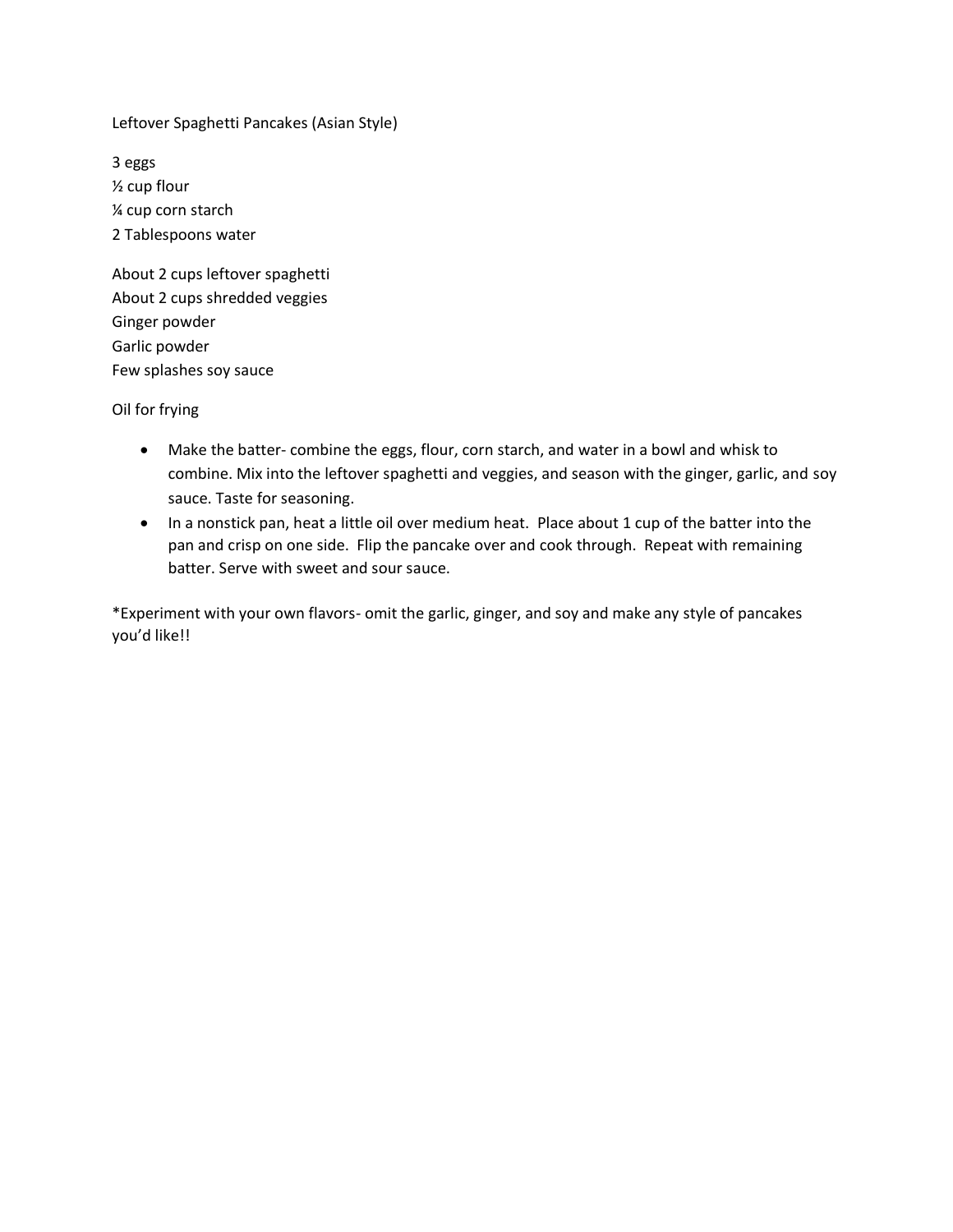## **HERO RECIPE! Morrocan Chick Pea Stew**

Ground beef, lamb, or pork (optional) Onions – large dice Red Pepper – large dice Root Vegetables – large dice Potatoes and/or sweet potatoes – large dice Other veg? - large dice 1 cup apricots – halved 1 small jar green olives - sliced 1 large can diced tomatoes 1 large can chick peas Water or stock Tomato Paste Moroccan Spices Cinnamon Cilantro – rough chopped

- In a large pot, brown the meat. Once cooked through, add the onions, peppers, and root vegetables. Cook over medium heat with a little salt until they become translucent. Add the potatoes, sweet potatoes, apricots, olives, tomatoes, and chick peas to the pot and add enough water to just cover. Bring to a simmer and cook until the potatoes are tender.
- Add the spices and enough tomato paste to thicken the cooking liquid slightly. Check for seasoning and add salt if needed. Serve in a large bowl and garnish with plenty of the chopped cilantro. Serve with couscous.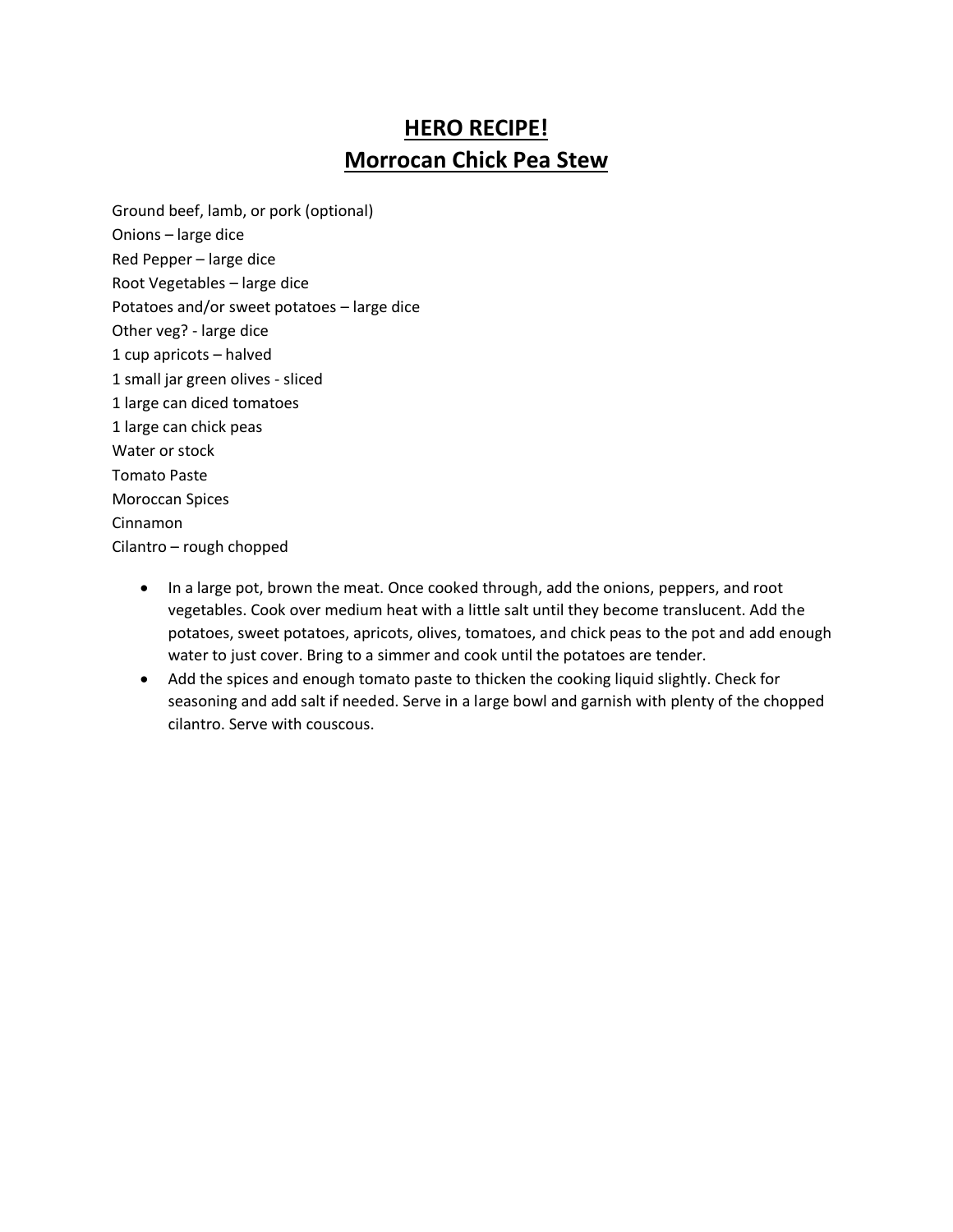# **HERO RECIPE Kitchen Sink Chili**

#### **Chili Powder**

2 cups ground chilies of your choice 1 cup whole cumin ½ cup whole coriander ¼ cup whole fenugreek ¼ cup whole black pepper ½ cup cocoa powder

- In a pan, toast the coriander, fenugreek, and black pepper in an oven or on the stove for a few minutes. Transfer to a spice grinder and ground fine
- Mix together all of the ingredients. Will keep in an airtight container indefinitely, although flavors will fade over time.

#### **Chili**

Ground beef (optional) Onion – large dice Root vegetables – large dice Other veggies – large dice Soaked and cooked beans – about  $\frac{1}{2}$  as much as the vegetables you have Peeled and crushed tomatoes – (either from can or save up wilted ones in freezer), enough to cover veg Chili powder Thyme Salt

• In a large pot, brown the meat. Add all of the vegetables and cook over medium heat with a little salt until they become translucent. Add the tomatoes and beans and bring to a simmer. If it's a little dry, add more tomatoes (if you have more) or water or stock. Season with the chili powder, thyme, and salt to your liking, tasting as you go.